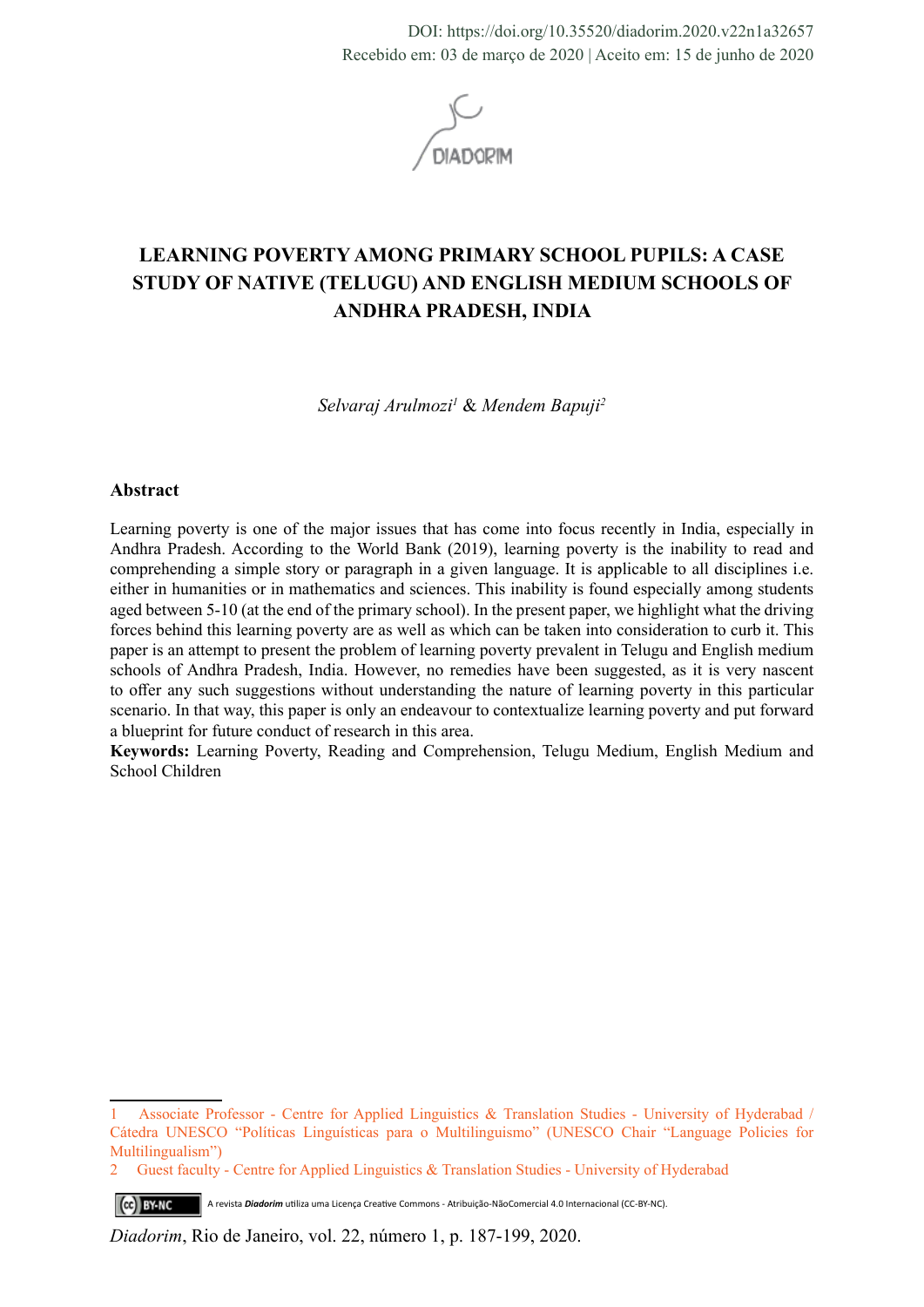## **Introduction**

According to Jawaharlal Nehru (as quoted in the Times of India, 2019) "The children of today will make the India of tomorrow. The way we bring them up will determine the future of the country". The remarks were made on November 14, which is Children's Day in India. Jawaharlal Nehru who was keen on the development and education of children remarked that the children who become tomorrow's citizens should be equipped with proper educational skills because they will be the torchbearers in the overall development of the country.

The way one trains a child in primary education determines the future of the country. Imparting the right kind of education at primary level with good reading, writing and comprehension skills equips the child with all the necessary skills at, which will be helpful to their future education and advanced studies. Equipping children with good reading, writing and comprehension skills ultimately helps them to become knowledgeable citizens of the country. The overall development of their personalities and the upright values necessary for the society will become the essential qualities of these subjects. When they grow up they will be unselfish human beings in society. Education is one of the main points in the country's Sustainable Development Goals (SDGs) proposed by the United Nations Organization (UNO) in 2012. In the present educational scenario, today's children in primary education are prone to learning poverty. "Eliminating learning poverty is as important as eliminating extreme monetary poverty, stunting, or hunger" (World Bank, 2019:6). Considering the grave situation, it becomes necessary to bring into the light the problem of learning poverty on various platforms, especially in academia and in the evaluation of public policies.

#### **Education System in Andhra Pradesh**

Primary education is one of the major aspects which lays the foundation for the overall development of a child upon whom the future development of the country is built. In the last fourteen years, the budget allocation for education has been increased by the Central and State governments of India. "Budget 2020 has increased the allocation for the education sector by 5 percent to Rs 99,311.52 crore in FY21. Of this, the department of higher education has been allocated Rs 39,466.52 crore while the school education and literacy department was given Rs 59,845 crore" ("Budget 2020: Education Sector Allocation up 5%"). There are 61,128 schools with a total strength of 7,041,568 students. These schools were spread across 13 districts in the state and they are classified as urban, rural and residential schools. The school education department of the state has further categorized the schools into Municipal, Residential, Social Welfare, Zilla Praja Parishad (ZPP), Aided and Unaided for administrative purposes. Further, on the basis of medium of instruction two types of schools have emerged, viz. English medium schools and non-English medium schools (regional languages are used for instruction). According to the Seventh All India School Education Survey (2006), the number of schools in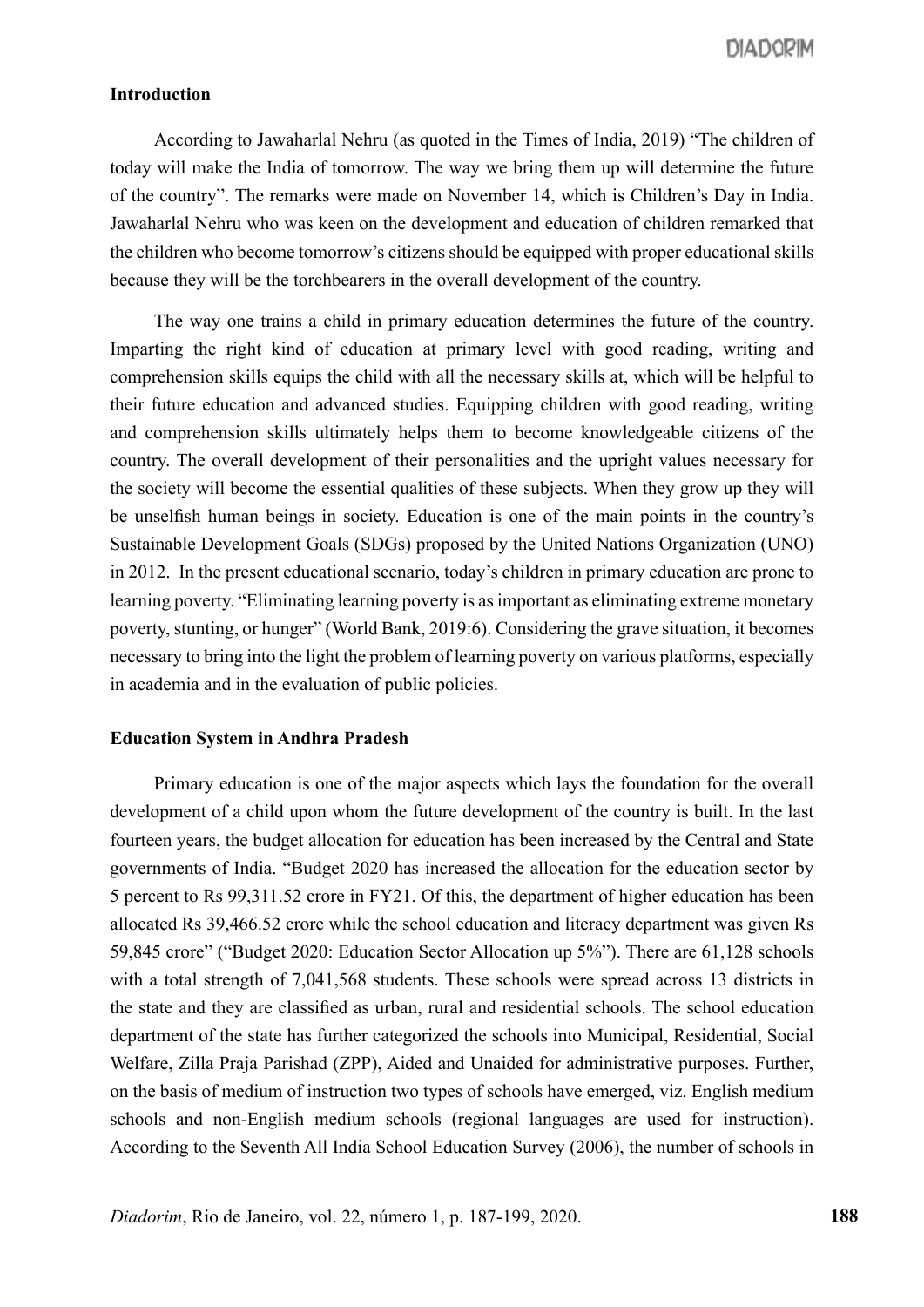rural, urban regions of the Andhra Pradesh state is presented below: (Read LB - Local Body, PA- Private Aided, UPA-Private UnAdided).

|          |                   |       | Total                   |                     | School Type   |           |            |        |           |            |  |
|----------|-------------------|-------|-------------------------|---------------------|---------------|-----------|------------|--------|-----------|------------|--|
| S.<br>No | <b>State</b>      | Area  | Number<br>of<br>Schools | Only<br><b>Boys</b> | Only<br>Girls | $Co$ -ed/ | Government | LB     | <b>PA</b> | <b>UPA</b> |  |
| 1        | $\overline{2}$    | 3     | 4                       | 5                   | 6             | 7         | 8          | 9      | 10        | 11         |  |
|          |                   | Rural | 53,883                  | 267                 | 614           | 53002     | 4380       | 46803  | 1468      | 1232       |  |
| 1        | Andhra<br>Pradesh | Urban | 7245                    | 62                  | 246           | 6937      | 1106       | 2970   | 814       | 2355       |  |
|          |                   | Total | 61,128                  | 329                 | 860           | 59,939    | 5,486      | 49,773 | 2,282     | 3,587      |  |

Number of Primary Schools in Andhra Pradesh

Seventh all India School Educational Survey, NCERT, New Delhi, 2006

|                      |                   |       | Total                   |                     |               |        | School Type |        |       |            |
|----------------------|-------------------|-------|-------------------------|---------------------|---------------|--------|-------------|--------|-------|------------|
| S.<br>N <sub>0</sub> | <b>State</b>      | Area  | Number<br>of<br>Schools | Only<br><b>Boys</b> | Only<br>Girls | Co-ed  | Government  | LB     | PA    | <b>UPA</b> |
| 1                    | 2                 | 3     | $\overline{4}$          | 5                   | 6             | 7      | 8           | 9      | 10    | 11         |
|                      |                   | Rural | 75428                   | 766                 | 1282          | 73380  | 5934        | 62658  | 2019  | 4817       |
| -                    | Andhra<br>Pradesh | Urban | 15,869                  | 328                 | 953           | 14,588 | 2,141       | 4,180  | 1,895 | 7,653      |
|                      |                   | Total | 91297                   | 1094                | 2,235         | 87,968 | 8,075       | 66,838 | 3,914 | 12,470     |

Number of All Schools in Andhra Pradesh

Seventh all India School Educational Survey, NCERT, New Delhi, 2006

#### **Learning Poverty**

Learning Poverty is defined as the percentage of 10-year-olds who cannot read and understand a simple story (World Bank, 2019). Learning poverty means being unable to read and understand a simple text by age 10. This indicator brings together schooling and learning indicators: it begins with the share of children who haven't achieved minimum reading proficiency (as measured in schools) and is adjusted by the proportion of children who are out of school (and are assumed not able to read proficiently).

Further, addressing the issue of learning poverty, the World Bank 2019 report in collaboration with UNESCO remarks that "reading is a gateway for learning as the child progresses through school and conversely, an inability to read slams that gate shut". Reading inability is often found among uneducated people but in cases where learning poverty is present, we observe it in the children aged 5-11 undergoing primary education. Even though they are admitted into schools, their proficiency in reading remains poor which translates into a major proportion of the children not acquiring the fundamental skill, i.e. reading.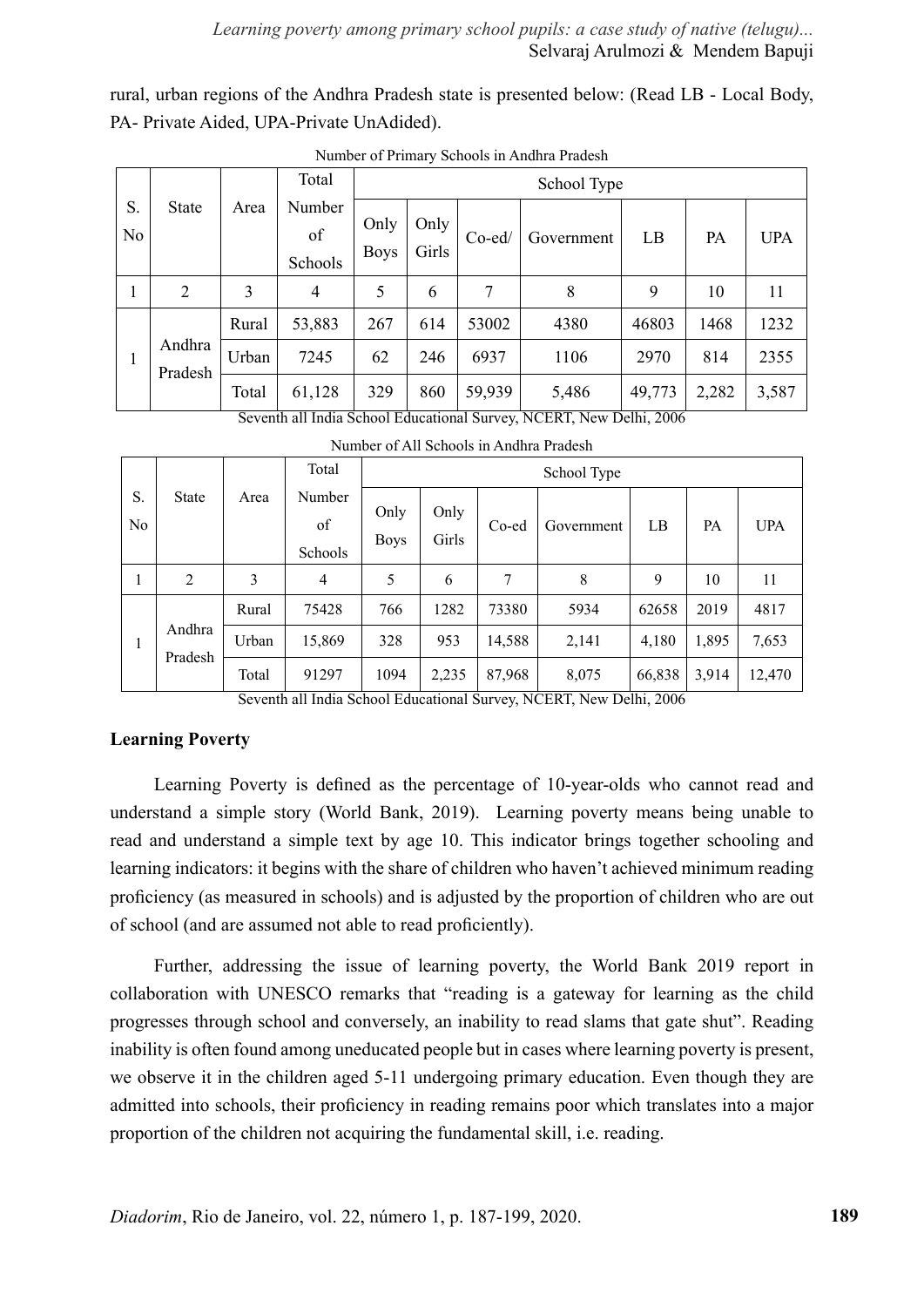Learning poverty rates are especially high in developing countries like India which rely on their own population as human capital for skills, knowledge, and experience possessed. This certainly has an effect (directly or indirectly) in achieving the long-term goals listed in the Sustainable Development Goals (SDG) of respective countries. Reading will always have a cumulative effect on subsequent skills such as comprehending and understanding. If those fail in primary education, they will not flourish in later education and will finally become a hindrance in the workforce. This problem also undermines and destabilizes sustainable growth and poverty reduction. Poor education outcomes will always affect or have major costs for future prosperity of a country.

Reading inability always has a snowball effect on subsequent skills such as comprehending and understanding. Those who fail in primary education will not flourish in later levels of education and will eventually become a part of an unskilled workforce group. Nowadays as the demand for a skilled workforce is growing unskilled workers will be laid off resulting in mass unemployment. The problem of learning poverty also undermines and destabilizes sustainable growth and hinders the process of poverty reduction. Prosperity of a country gets badly affected if the problem of learning poverty is not addressed in an earlier stage. In this statement, it is all evident that a country's prosperity is directly related to the education policies of that country.

#### **Earlier Works on Learning Poverty**

The initial study on learning poverty was carried out by the World Bank in collaboration with UNESCO (World Bank, 2019). By considering various case studies, it highlights the problems of learning poverty and the crisis it brings in the workforce. The study also highlights that developing countries are the most vulnerable to learning poverty. Ingrum (2006:76) discusses the situation of school dropouts due to poverty and learning disabilities. In the study the author argues that the "lower Socio Economic Status (SES) increases the probability of dropping out of high school, learning disabilities increase the probability of dropping out of high school and the interaction between lower socio economic status (SES) and learning disabilities further increases the probability of dropping out of high school" (ibid). Finally, the study suggests that students facing learning disabilities should be given more encouragement in order to complete their primary and high school education. The study also suggests that identifying the characteristic features of learning disabilities and informing them to teachers and parents will help the children to attain overall success in primary and high school education.

Some Indian national newspapers (such as Times of India, Hindustan Times, Deccan Chronicle, etc.) have also brought out articles (both in print and e-paper versions) about learning poverty. On November 22, 2018, Times of India published an article written by Rudroneel Ghosh titled "*Failing Schools: With poor quality of learning, Indian students aren't being equipped for jobs of the future*". The article states that Indian teachers have a high degree of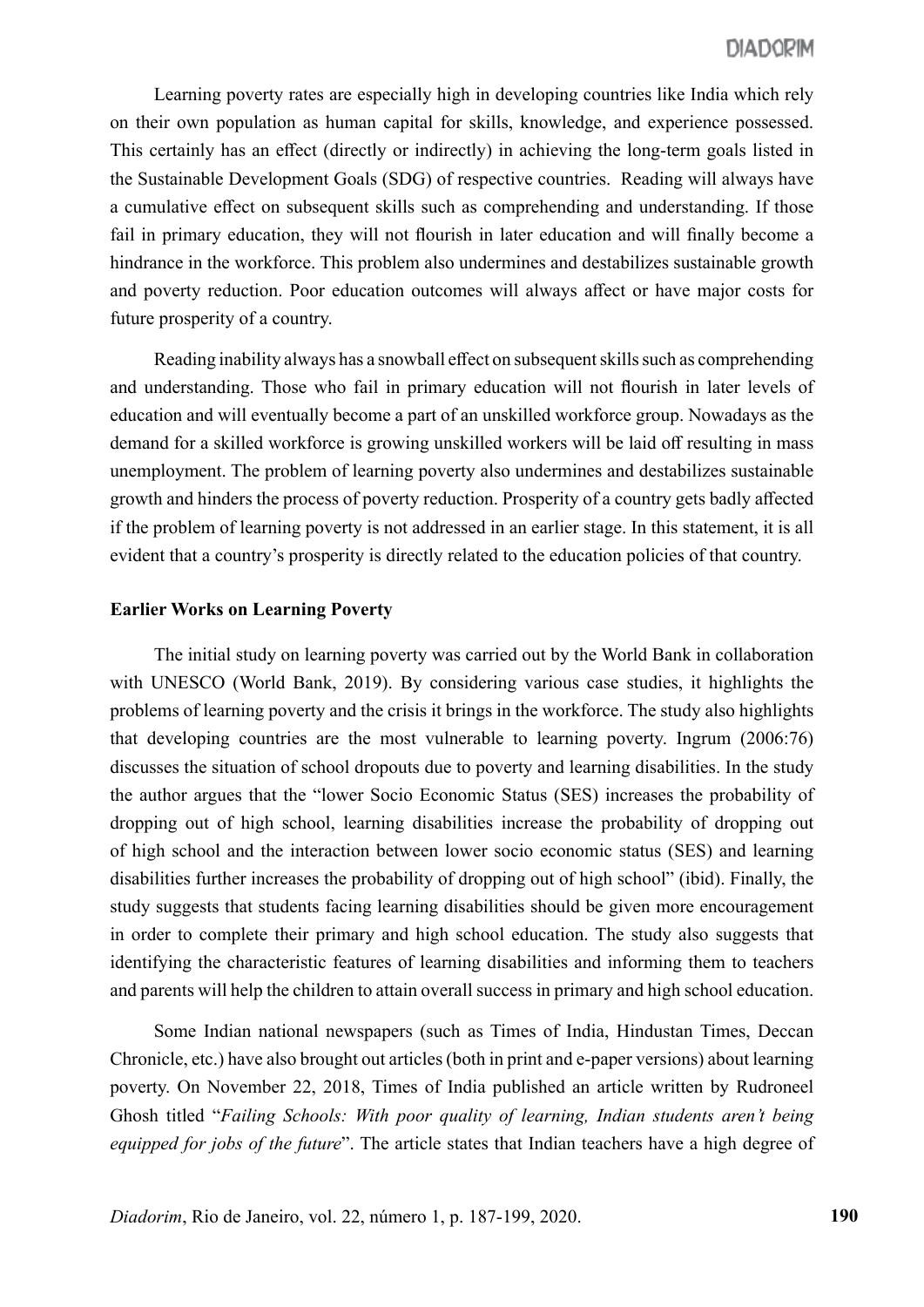*Learning poverty among primary school pupils: a case study of native (telugu)...* Selvaraj Arulmozi & Mendem Bapuji

commitment for making the students crack exams but not for delivering quality education. The entire teaching experience does not focus on quality learning. The article goes on to say that reports that "performance in exams became the ultimate criteria irrespective of the quality of learning which lays a strong foundation in the basics of each subject the children opted". Finally, the author suggests improving the quality in teaching. Another article dated,  $16<sup>th</sup>$  November, 2019 with the title "*Read it Right: fixing the learning poverty to tackle actual poverty*". The article affirms that "According to the Annual Status of Education Report (ASER) report 2018, only 50.3% of Class V children can't read a Class II level text. This shows a high degree of what the World Bank defines as learning poverty – being unable to read and understand a simple age-appropriate text by age 10". If a child is unable to read a text appropriate for their age, the grasping power diminishes negatively affecting later schooling. Finally, the article suggests that India must focus on the foundational learning and age appropriate reading by class III under the new educational policy.

Similarly, the Hindustan Times dated, October  $13<sup>th</sup>$ , 2019 published an article titled "*India's students have poor learning levels. Can foundational education help them?",* written by KumKum Dasgupta. In the article, the author criticizes the fact that the media could not highlight one of the main points proposed by National Educational Policy (NEP), i.e. foundational learning. According to the author "foundational learning is the ability to read with meaning and do basic math calculations by class 3". According to the NEP policy, pre-primary and grades 1 and 2 are considered as foundational stages which lay the basis for all learning that follows. The policy also envisioned that the country should achieve foundational skills viz. reading, writing and arithmetic in the primary school children by 2025. According to Dhawan (2018:3) Foundational learning skills, i.e., reading with comprehension and being able to do simple math calculations by class 3, is important because students who do not achieve them find it difficult to catch up later. Class 3 is a key inflection point when children are expected to "read to learn", and this is where children who have not made it essentially get left behind (ibid).

### **Methodology**

For studying the learning poverty in Andhra Pradesh, the researchers first conducted a pilot study in Krishna and Guntur districts of Andhra Pradesh. The reason for selecting the two districts is that they are educationally well ahead with children coming from both rural and urban backgrounds. After the pilot study, two schools were shortlisted viz. Zilla Praja Parishad High School (ZPPHS) from Velagapudi Village (rural) Guntur district and Atkins High School (AHS) from Vijayawada (urban) Krishna district of Andhra Pradesh. Both boys and girls aged 5-10 were taken as participants. All subjects are from different socioeconomic backgrounds. Zilla Praja Parishad High School (ZPPH) is Telugu medium and Atkins High school (AHS) is an English medium school. Parent's feedback was also taken into consideration for correlating the problems of learning that lead to learning poverty. The research was conducted in December 2019. Qualitative analysis is applied and the results were interpreted on the basis the facts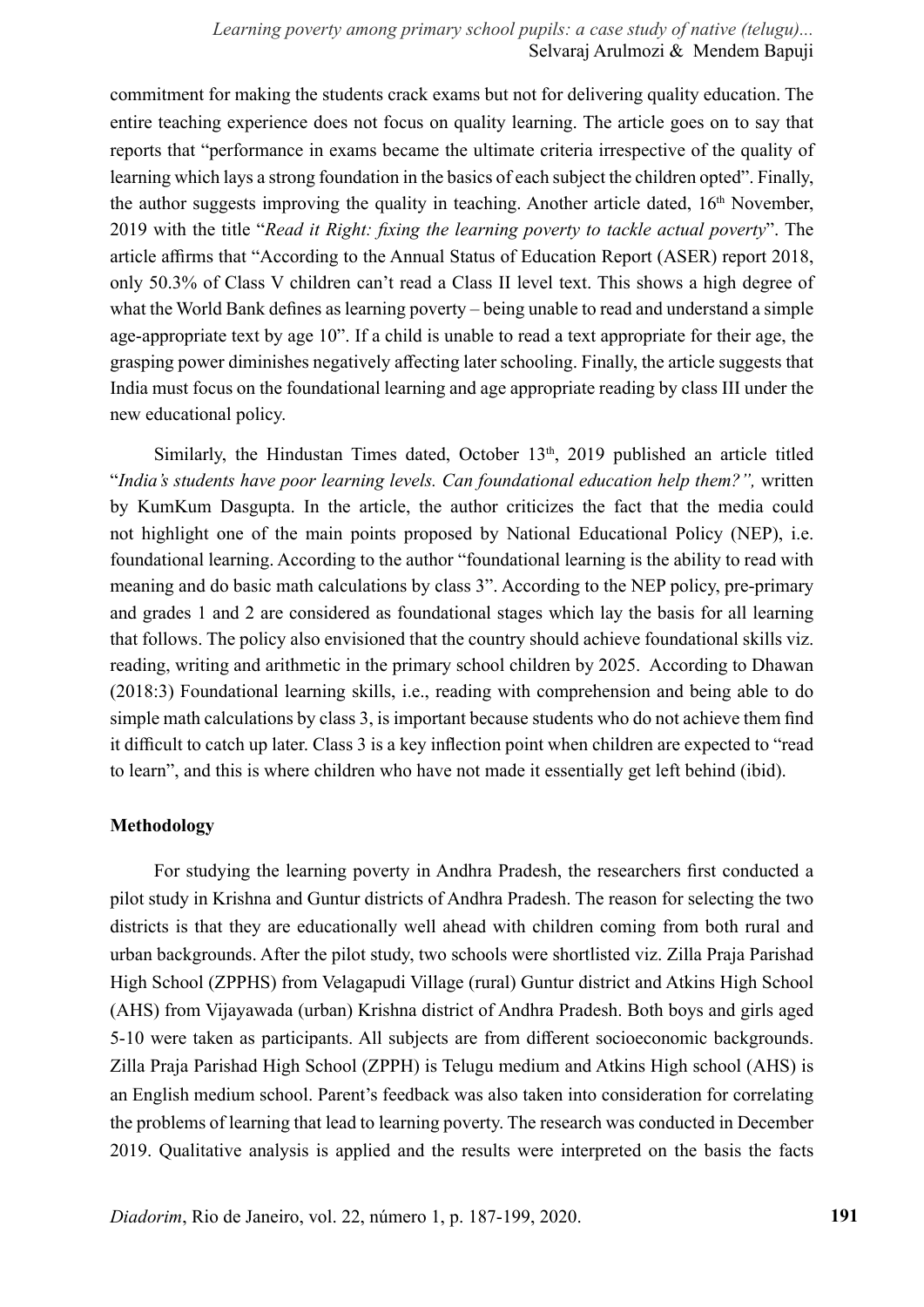obtained and parent's opinions were considered to cross check and validate the reliability of data collected.

#### **Research Tools**

Articles for reading from the subjects own texts and written samples from the subjects answer scripts have been used as research tools to identify learning poverty in the sample.

## **Errors (reading & writing) as markers for identifying learning poverty**

The working definition of errors in both the languages either in Telugu or in English only entails spelling mistakes and mispronunciation in this paper. However, errors categorized by pioneers such as Pit Corder, Larry Selinker, Carl James and others in the area do not come under the purview of this research paper, as researcher is only concerned about some special errors, which can function as markers of identifying learning poverty to a certain extent.

## **Identification of Learning Poverty through a Reading Activity in Both Telugu and English Medium Schools**

In the present research, participants were handed over articles for reading as an activity to measure their reading skills. The sample size was 64 and the sample was selected in such a way that there are a set 16 pupils for both  $5<sup>th</sup>$  and  $3<sup>rd</sup>$  class each set. Total participants in  $5<sup>th</sup>$  class are 32 where 16 pupils belong to Telugu medium and the other 16 belong to English medium. Similarly, there are 32 pupils in  $3<sup>rd</sup>$  class where 16 are from Telugu medium background and the other 16 belong English medium.

It becomes necessary here how Telugu medium and English medium syllabi are designed in Andhra Pradesh state to put the research in perspective. Telugu medium students have English as one of the compulsory subjects along with other subject books, which are in Telugu script. English medium students have Telugu as one of the compulsory subjects where all the subject books are in English. All the subjects (pupils) were supposed to read both Telugu and English articles. Each article has words ranging between 400-500. As a condition,  $5<sup>th</sup>$  class students were made to read both Telugu and English articles from  $3<sup>rd</sup>$  class and the  $3<sup>rd</sup>$  class students were made both Telugu and English articles from 2nd class syllabus.

During the analysis of the reading activity, it was found out that the students belonging to 5th class Telugu medium were able to read Telugu articles with reasonable proficiency whereas their English article reading was deficient. They could not pronounce most of the vocabulary properly and the right tone was completely missing. The results of Telugu medium students from  $3<sup>rd</sup>$  class were not any different from the above  $5<sup>th</sup>$  class Telugu medium students results.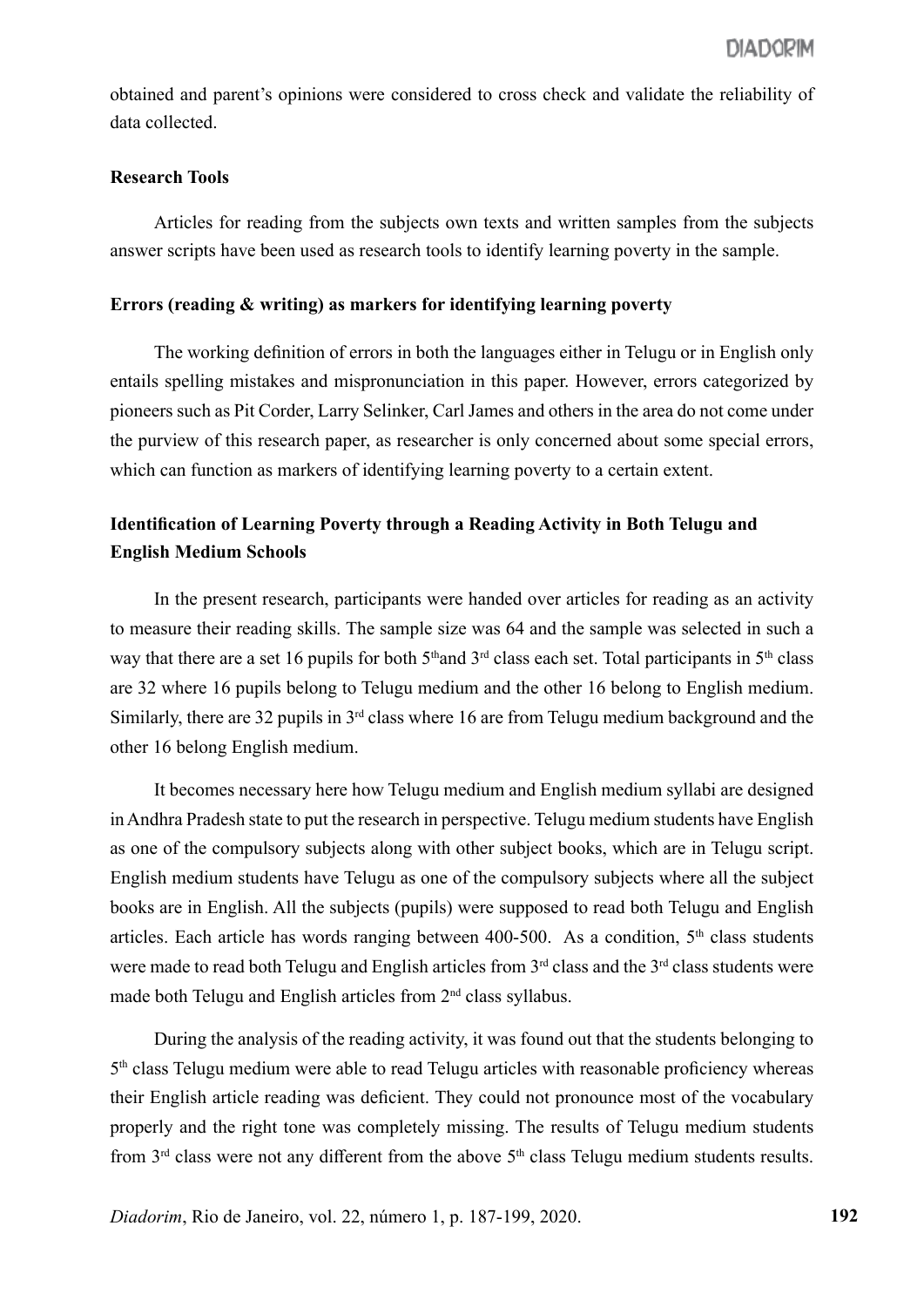In the case of English medium students from  $5<sup>th</sup>$  class the analysis shows that they could not read either English or Telugu articles with acceptable proficiency. Similarly, 3<sup>rd</sup> class English medium students too failed to perform in both English and Telugu article reading.

In order to understand the issue of lack of proper reading skills among the samples, the researchers reached out to some of the available parents of the participants. During some discussions with parents of almost all the participants have provided deep insights into how they feel about education from their outlook. The opinions expressed were given below.

1. Around 13 parents who were illiterate could not offer any kind of home schooling or mentoring to help with their kids in homework.

2. Around 11 parents did not have time to spend with their kids to offer any help with their education even though they were educated. This was because the parents themselves were locked up most of the time in their professional careers.

3. Around 14 parents who were below the poverty line category and could not afford decent education to their children. However, these parents dreaming of a prospective future for their kids ventured out to borrow money and spend it on expensive English medium schools. The intention of the parents might be good but it cannot be denied that the role of comparison with well-off families was missing. Such borrowing burdened them with financial stress adding to their woes.

4. Some of the parents even expressed that their kids were deprived of fully functional mother tongue acquisition due to the intermittent interference of a foreign language like English. This statement may appear to be completely out of place at the first look but it will offer some under researched area of linguistics and it will offer some valid points to the under researched area of interlanguage linguistics.

A fine and justifying balance is necessary while offering courses in dual languages. To conclude, various factors like socio, cultural, educational and economic contribute to learning poverty among the Telugu and English medium school pupils of Andhra Pradesh.

## **Identification of Learning Poverty through Answer Scripts in both English and Telugu from English Medium School**

Based on the results of the reading test, the researchers also proceeded to analyse whether the low proficiency levels of reading among children has any relation in writing proficiency. In order to do this the researchers used the answer scripts and written notes of selected students, to verify if the error patterns in writing are reflections of reading inability. The following pictures are taken from the answer scripts of some of the participants from Atkins English medium High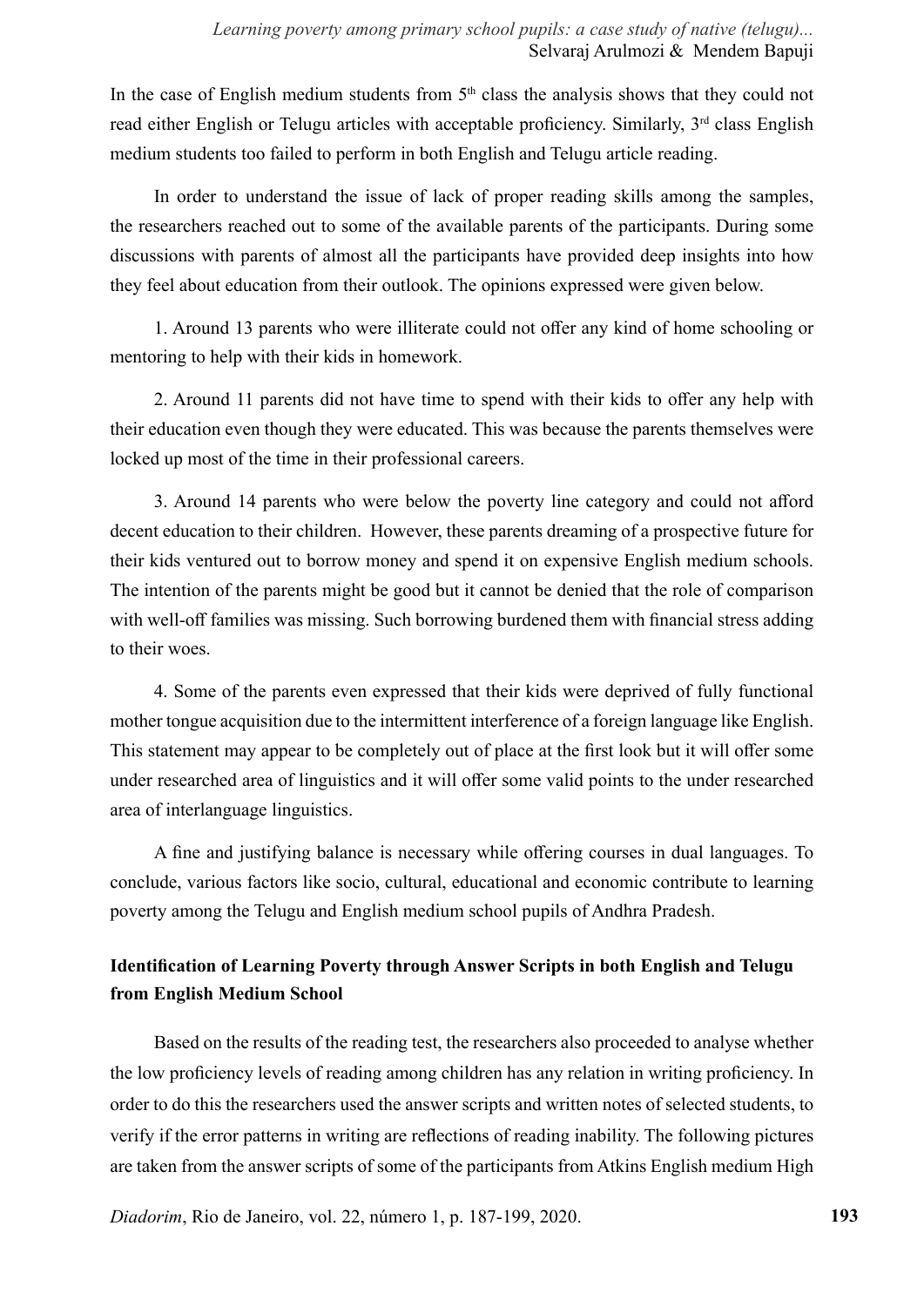### School:

**Figure 1:** A third class student' answer Script written in Telugu

| WHE.         | the flood and entire statement production                                                                                                                         | <b>CALL TO AN INCOME.</b> |
|--------------|-------------------------------------------------------------------------------------------------------------------------------------------------------------------|---------------------------|
|              | Toonbook and accompany<br><b>Tale</b><br>6. 000 600 april 200<br><b>PERS</b><br>திலைவில் அழைக் கைவி?<br>50<br>m.<br><mark>ಿಣ ಸಿಸು ವಿಸುರುಬ್ಬರು?</mark><br>23.<br>m |                           |
| <b>SALES</b> | Such advance up to concern the substitution and<br>12 correct 3 2133500 1 500000                                                                                  | <b>UNICATION</b>          |

Explanation Table for Fig.1 Names of Vegetables, Proper Names and Objects:

|            | <b>Actual word Phonetic script</b> |               |             | Written word/Phonetic Script | <b>Gloss</b>        |
|------------|------------------------------------|---------------|-------------|------------------------------|---------------------|
| టమాట       | $[{\text{tama:}}$ ta]              | $\rightarrow$ | టమటా        | [tamta]                      | 'tomato'            |
| వంకాయ      | [vankaja]                          | $\rightarrow$ | వంకినిపండ   | [vankinipanda]               | 'brinjal            |
| సీత        | [sita]                             | $\rightarrow$ | నీత         | [neeta]                      | 'Sita' (propername' |
| కొత్త గౌను | [kotta gaunu]                      | $\rightarrow$ | కొత్రె గౌను | [kotta qaunu]                | 'new frock'         |
| టమాట       | [tama:ta]                          | $\rightarrow$ | టవాట        | [tama:ta]                    | 'tomato'            |
|            |                                    |               |             |                              |                     |

**Figure 2:** A third class student' answer Scripts of number written in Telugu



Explanation Table for Fig. 2: Numerals:

|          | <b>Actual word Phonetic script</b> | Written word              | <b>Phonetic Script Gloss</b> |               |
|----------|------------------------------------|---------------------------|------------------------------|---------------|
|          | ಇරටුමීඩා බ [iravai θommiði]        | $\rightarrow$ ఇరమైతోవింది | [iravai θoviði]              | 'twenty nine' |
| ఇరవైఒకటి | [irravaiokati]                     | $\rightarrow$ ಇರಮಿಒకటి    | [irramaiokati]               | 'twenty one'  |
| ముపె     | [tama:ta]                          | $\rightarrow$ ముప్ $\in$  | [tama:ta]                    | 'thirty'      |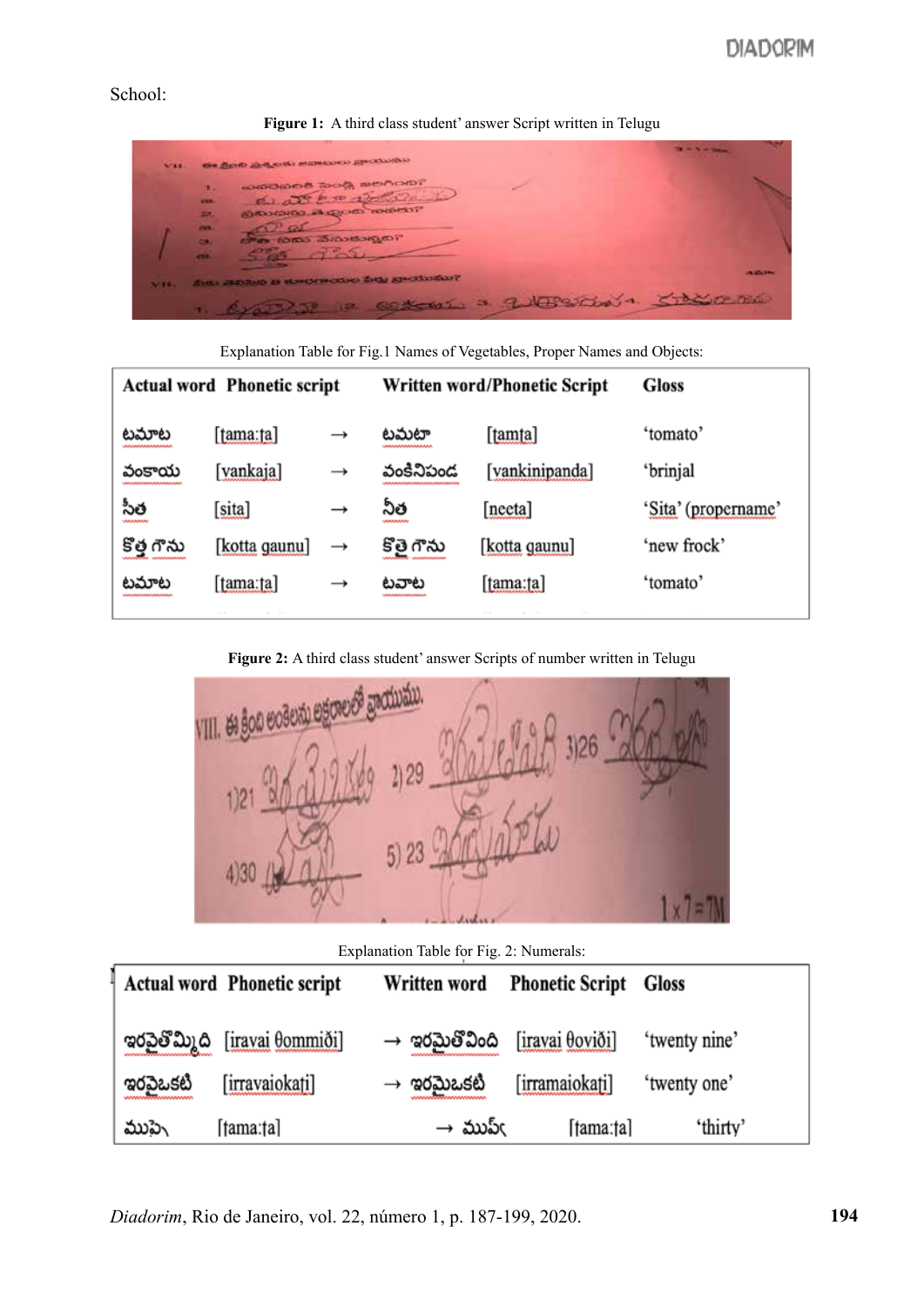*Learning poverty among primary school pupils: a case study of native (telugu)...* Selvaraj Arulmozi & Mendem Bapuji

|    | and property of the local contract of the local contract of the local contract of the local contract of the local contract of the local contract of the local contract of the local contract of the local contract of the loca<br>V. WHO AM I- | $5x1-x$    |
|----|------------------------------------------------------------------------------------------------------------------------------------------------------------------------------------------------------------------------------------------------|------------|
|    | 1. 1 keep you warm in winter season (100) Enclose                                                                                                                                                                                              |            |
|    | 2. I put out fire and save people fixe may                                                                                                                                                                                                     |            |
| З. | I deliver letters and money orders J am a $PO+CO$                                                                                                                                                                                              |            |
|    | 4. I sell different things to people. I am Show Kell 1                                                                                                                                                                                         |            |
|    | 5. I prevent people from falling sick $DOL \times D$                                                                                                                                                                                           |            |
|    | VI Give one word for :-                                                                                                                                                                                                                        | $5x1 - 5M$ |
|    | 1) Place where we read books $\angle$ 1 to $\angle$ 6 $\angle$                                                                                                                                                                                 |            |
|    | 2) We get wool from $\frac{1}{2}$                                                                                                                                                                                                              |            |
|    | 3) Floating houses now St Spote                                                                                                                                                                                                                |            |
|    | 4) Houses on wheels COVEODS X                                                                                                                                                                                                                  |            |
|    | 5) Houses made of wood and bamboo SIL                                                                                                                                                                                                          |            |
|    |                                                                                                                                                                                                                                                |            |

#### Picture 3: A third class student' answer Scripts written in English

Explanation Table for Fig. 3 -A few of English Words from the Written Test:

| S.No | English: Question No.5 |           | English: Question No.6 |            |  |
|------|------------------------|-----------|------------------------|------------|--|
|      | Post man               | pottSer   | Library                | Linber     |  |
|      | Shop keeper            | show kepr | Spinning               | Sppining   |  |
|      | Doctor                 | Doctker   | Hose boat              | housesBote |  |
|      | Fireman                | fire mar  | Carriages              | Caveans    |  |

#### **Discussion on Learning Poverty on English Medium Schools**

The above are some of the examples taken from the answer scripts written by the third class students. The answer scripts were taken from English as well as Telugu for the analysis. All these spelling mistakes can be attributed at least partially to their reading mistakes.

In figure 1, Telugu words mentioned above reflect the reading of the children from the Atkins English medium high school. In the written scripts of the children of the third class students, many of the errors belong to categories such as spelling mistakes, unnecessary inclusion of extra letters and unnecessary agglutination. Along with the proper and common nouns in figure 1, the children made errors in the writing of Telugu numerals too in figure 2.

In the above errors of reading and writing, rural students who attend school situated in a city have committed a higher number of errors compared to the urban students in Telugu and English. These children belong to various socio-economic backgrounds. The arguments of some parents that the hindrance effects of foreign language interference while learning one's mother tongue can help us understand things if there is any such thing in terms of semilingualism. However, this does not have a scientific basis and such opinions can only considered as a possible hindrance in some cases. Moreover, if a kid is facing any such problem there are more things to be considered which have to do with learning difficulties in general or other related issues.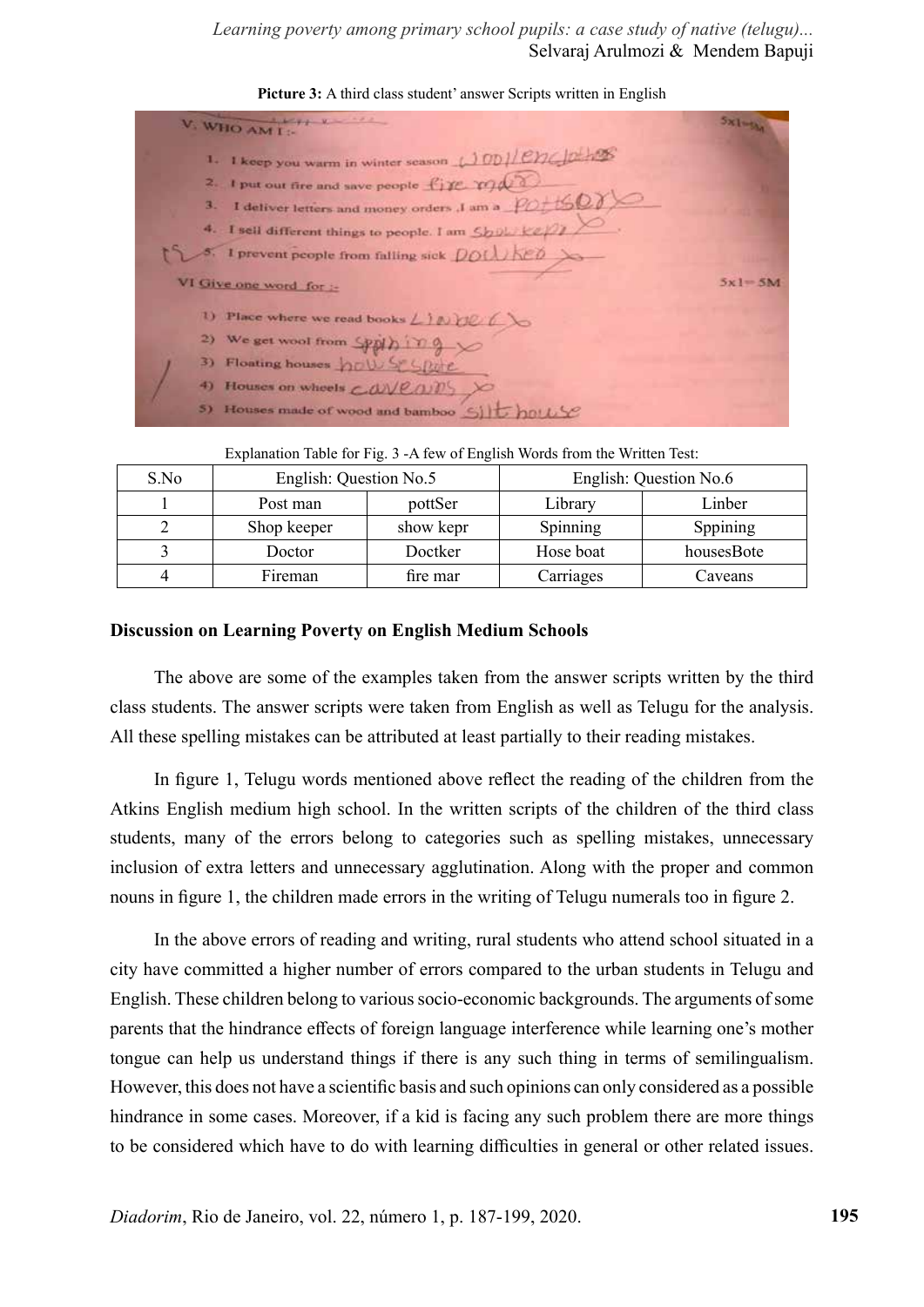This also made the researchers to think in terms of the semilingualism. Hansegard introduced the concept of semilingualism in the 1960s to describe the linguistic difficulties in Finnish immigrants experienced in Sweden. Hansegard defined semilingualism as a "half-knowledge" of the second language coupled with "half knowledge" of the first language (Hansegard 1962, 1968, quoted in Skutnabb-Kangas 1984: 250). The concept of semilingualism has also often been linked to subtractive bilingualism, in which the second language, the language of the majority, replaces the first language, that of the minority. (Lucchini, 2009). Since this paper's intention is only to present the problem of learning poverty as it is in the said society, it does not consider semilingualism as a concept related to the current research problem.

## **Discussion on Learning Poverty on Telugu Medium Schools**

In the Telugu medium primary school, children from various socio-economic backgrounds have problems in reading and writing a simple English text. All children make mistakes in reading and writing irrespective of their socio-economic status. The following figure from the third class student's notebook reveals that Telugu medium children are unable to produce simple words that are given for homework. As it is the practice in primary schools to check the accuracy of spelling of the students as a mark of proficiency, the following picture is an example of how some reading problems can translate into written mistakes. The student might have completely understood the concepts of these words in the list below. However, it seems the student is not able to read properly and hence such improper reading may be seen as manifesting in writing.



**Figure 4**: English notebook picture from the 3<sup>rd</sup> class

The following are the errors from the written document from a third class student's note book.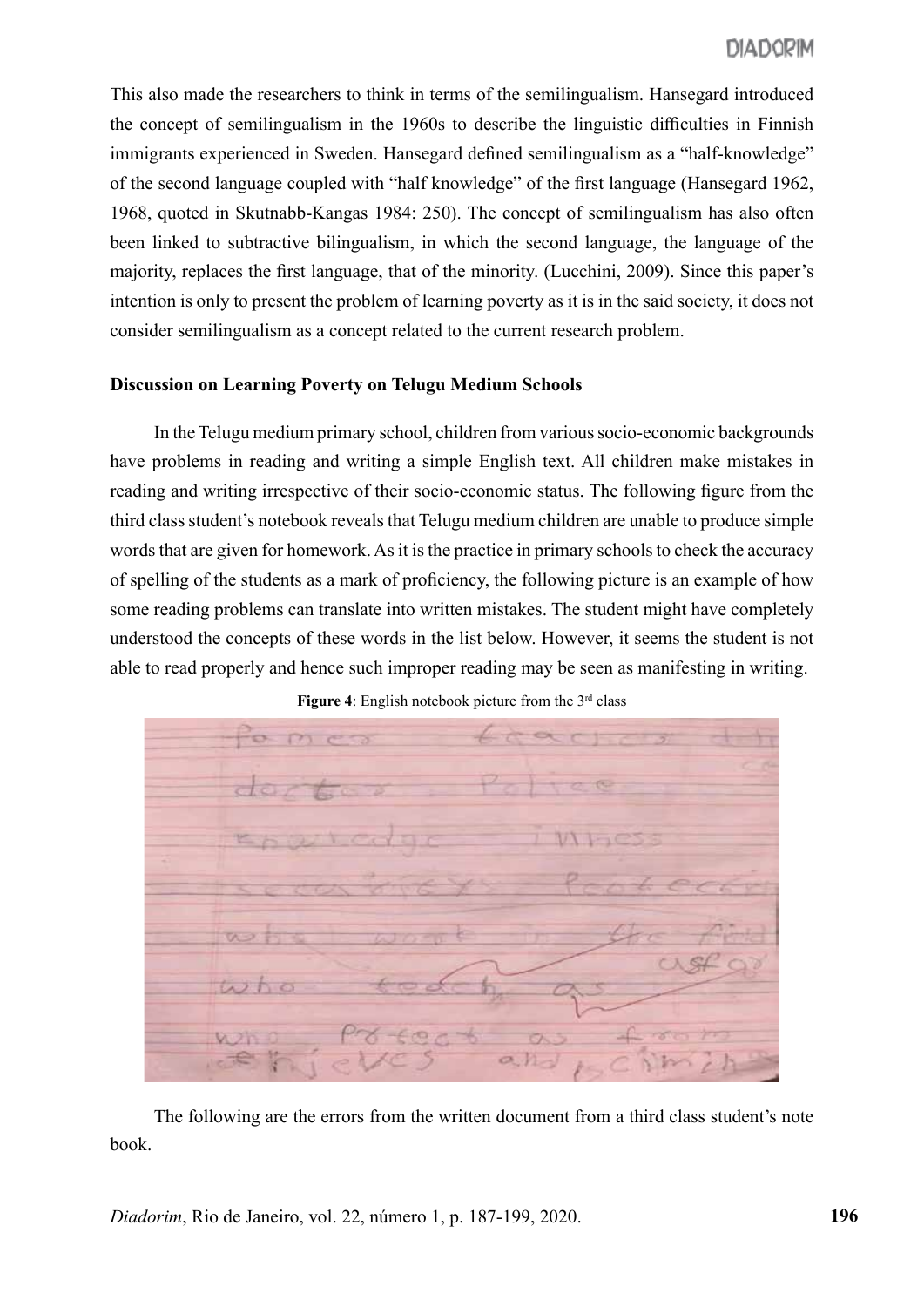*Learning poverty among primary school pupils: a case study of native (telugu)...* Selvaraj Arulmozi & Mendem Bapuji

| Actual word |               | Written word | Actual word |               | Written word  |
|-------------|---------------|--------------|-------------|---------------|---------------|
| farmer      | $\rightarrow$ | famer        | knowledge   | $\rightarrow$ | knwledge      |
| protector   | $\rightarrow$ | prtecr       | us          |               | as            |
| thieves     | $\rightarrow$ | hjeves       | coming      |               | $c_1$ m $n$ g |

## **Conclusion**

As discussed in the previous sections, learning poverty is present both in the schools of Telugu and the local English medium schools. Compared to the English medium students, Telugu medium students have moderate performance in mother tongue reading and writing but not in English language. Regarding the English language in both English medium and Telugu medium schools, learning poverty is high and may be related to diverse factors such as social, cultural, economic and educational aspects. If these are addressed properly, their learning poverty might be reduced to some extent. But we should remind ourselves we are nowhere near to solve the problem altogether:

> "The new data show that 53% of all children in low- and middle-income countries suffer from learning poverty. And progress in reducing learning poverty is far too slow to meet the aspirations laid out in SDG4 – to ensure inclusive and equitable quality education. At the current rate of improvement, in 2030 about 43% of children will still be learning-poor. If countries reduce learning poverty at the fastest rates we have seen so far in this century, the global rate of learning poverty would drop to 28%." (World Bank, 2019)

This study is our first effort on the topic of learning poverty, which we plan on extending further to include all types of schools, viz. government, non-government rural, urban, model, welfare and municipality schools of Andhra Pradesh for the correlation and cross section of the present research.

#### **References**

BUDGET 2020: Education Sector Allocation up 5%. *Moneycontrol*, www.moneycontrol. com/news/business/economy/budget-2020-education-sector-allocation-up-5-4892771.html. Accessed 18 May 2020.

DHAWAN, Ashish. *Connecting the Dots: Annual Report* 2018. New Delhi: Central Square Foundation.

FAILING Schools: With poor quality of learning, Indian students aren't being equipped for jobs of the future. Retrieved from https://timesofindia.indiatimes.com/blogs/talkingturkey/failingschools-with-poor-quality-of-learning-indian-students-arent-being-equipped-for-jobs-of-thefuture/

HARBERT, W., et al. *Language and Poverty*. Bristol: Multilingual Matters, 2009.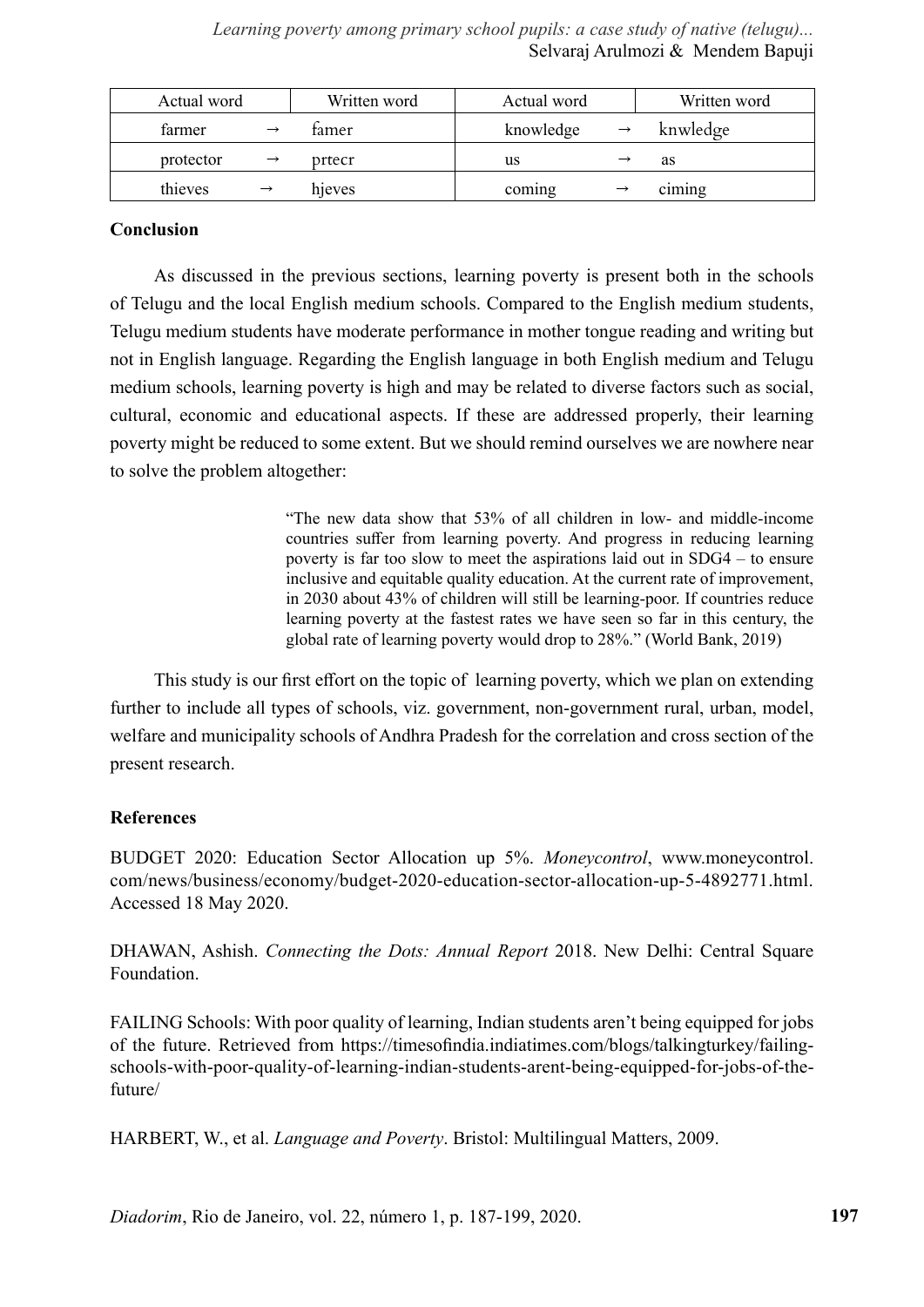INDIA'S students have poor learning levels. Can foundational education help them? Retrieved from https://www.hindustantimes.com/analysis/india-s-students-have-poor-learning-levels-canfoundational-education-help-them/story-7g7N9eCXPBzh3lFWjTAaRO.html

INGRUM, Adreinne. High School Dropout Determinants: The Effect of Poverty and Learning Disabilities, *The Park Place Economist,* Vol.14, 2006.

JAMES, Carl. *Errors in Language Learning and Use: Exploring Error Analysis*. London: Longman. ISBN 0 582 25763-8, 1998.

LUCCHINI, Silvia. "Semilingualism: A Concept to Be Revived For A New Linguistic Policy?" *Linguistic Identities, Language Shift and Language Policy in Europe*, Jan. 2009, pp. 61–71, www.researchgate.net/publication/305387850 Semilingualism A Concept to be Revived for a New Linguistic Policy.

MILNER, R. H. Analyzing Poverty, Learning and Teaching through a Critical Race Theory Lens, *Research Review in Education*, Vol.37:1: 1-53, 2013.

MINISTRY of Human Resources Development, 2019. *Draft National Educational Policy 2019.* MHRD, Government of India.

MORENO-DODSON, B. (ed.). *Reducing Poverty on a Global Scale*: Learning and Innovative Development. Washington, DC: World Bank, 2005.

NEHRU, Jawaharlal. "Children's Day India 2019: Here Are 5 Interesting Speech Ideas - Times of India." *The Times of India*, timesofindia.indiatimes.com/life-style/parenting/ moments/childrens-day-speech-here-are-5-interesting-speech-ideas-for-childrens-day-2019/ articleshow/72040745.cms. Accessed 16 May 2020.

READ it right: Fix learning poverty to tackle actual poverty. Retrieved from https://timesofindia. indiatimes.com/blogs/toi-editorials/read-it-right-fix-learning-poverty-to-tackle-actual-poverty/

RUDRONEEL Ghosh. "Failing Schools: With Poor Quality of Learning, Indian Students Aren't Being Equipped for Jobs of the Future." *Times of India Blog*, 22 Nov. 2018, timesofindia. indiatimes.com/blogs/talkingturkey/failing-schools-with-poor-quality-of-learning-indianstudents-arent-being-equipped-for-jobs-of-the-future

SCHOOL Education. AP State Portal. Retrieved on 14th June, 2019. Retrieved from: https:// en.wikipedia.org/wiki/Education\_in\_Andhra\_Pradesh.

SEVENTH all India School Education Survey. National Tables On Schools, Physical And Ancillary Facilities, 2006. Retrieved http://www.ncert.nic.in/programmes/education\_survey/ pdfs/Schools\_Physical\_Ancillary\_Facilities.pdf.

SINGH, B. D. R. M. *Life Skills in India*: *An overview of evidence and current practices in our Current Education System.* New Delhi: Central Square Foundation, 2015.